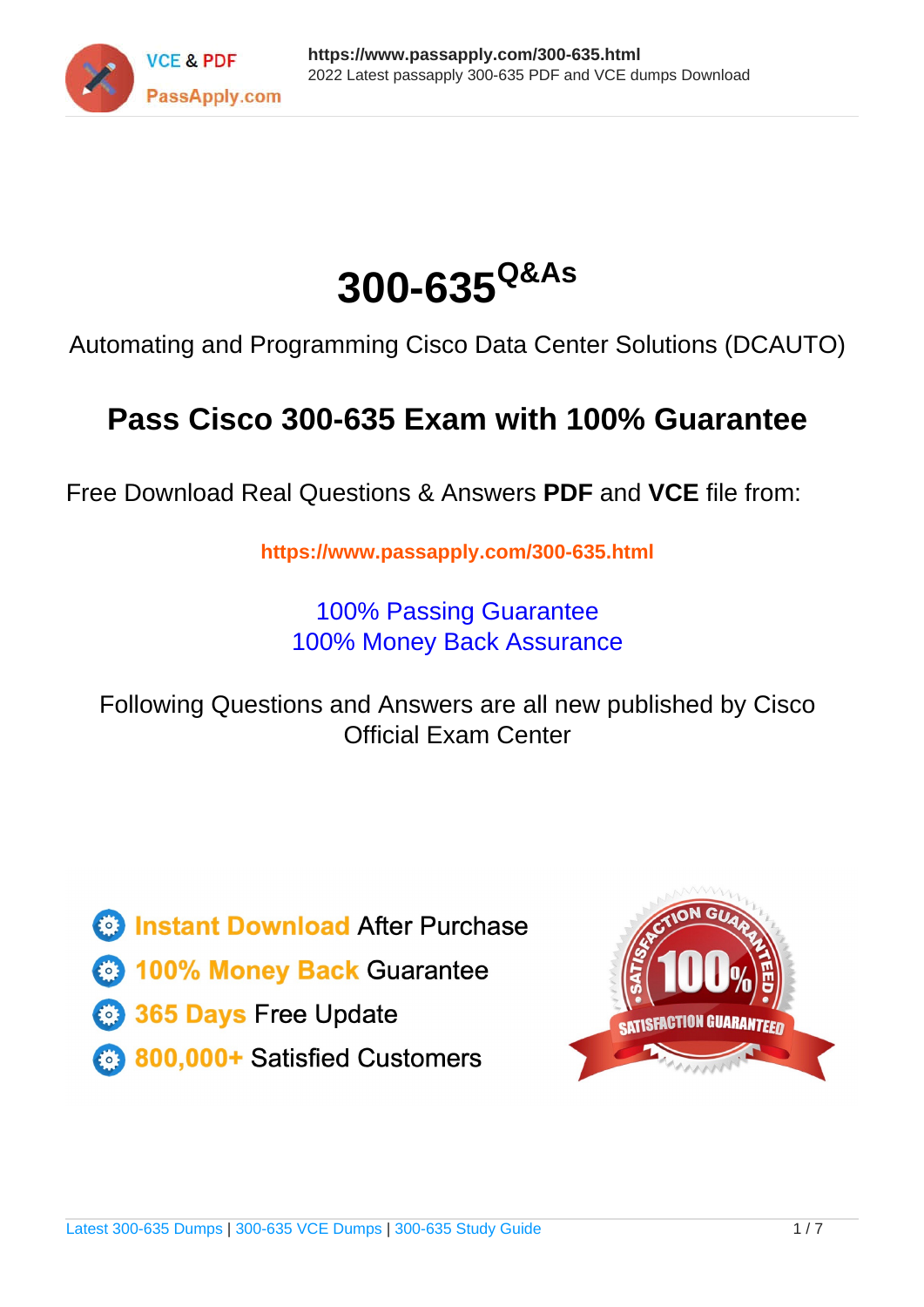

#### **QUESTION 1**

Refer to the exhibit.

```
[admin@guestshell ~]$ pwd
/home/admin
[admin@questshell ~]$
[admin@questshell ~1$
[admin@guestshell ~]$ more deltacounter.py
#!/isan/bin/python
from cli import *
import sys, time
ifName = sys.argv[1]delay = 2count = 5cmd = 'show interface ' + ifName + ' counters'out = json.loads (clid (cmd))rxuc = int(out['TABLE rx counters']['ROW_rx counters'][0]['eth_inucast'])
rxmc = int(out['TABLE rx counters']['ROW rx counters'][11] ['eth inmcast'])
rxbc = int(out['TABLE_rx_counters']['ROW_rx_counters'][1]['eth_inbcast'])
txuc = int(out['TABLE tx counters']['ROW tx counters'][0]['eth outucast'])
txmc = int(out['TABLE tx counters']['ROW tx counters'][1]['eth outmcast'])
txbc = int(out['TABLE tx counters']['ROW tx counters'][1]['eth outbcast'])
print ('row rx ucast rx mcast rx bcast tx ucast tx mcast tx bcast')
print (' %8d %8d %8d %8d %8d % (rxuc, rxmc, rxbc, txuc, txmc, txbc))
print ('==========================
                              i = 0while (i < count):
   time.sleep(delay)
   out = json.loads(clid(cmd))rxucNew = int(out['TABLE_rx_counters']['ROW_rx_counters'][0]['eth_inucast'])
   rxmcNew = int(out['TABLE rx counters']['ROW rx counters'][1]['eth inmcast'])
   rxbcNew = int( out['TABLE rx counters']['ROW rx counters'][1]['eth inbcast'])
   txucNew = int(out['TABLE tx counters']['ROW tx counters'][0]['eth outucast'])
   txmcNew = int(out['TABLE tx counters']['ROW tx counters'][1]['eth outmcast'])
   txbcNew = int(out['TABLE tx counters']['ROW tx counters'][1]['eth outbcast'])
   i + 1print ('%-3d %8d %8d %8d %8d %8d' % \
      (i, rxucNew - rxuc, rxmcNew - rxmc, rxbcNew - rxbc, txucNew - txuc, txmcNew - txmc,
[admin@questshell ~]$
```
The script is called deltacounters.py and it is currently inside a Guest Shell container running inside a Cisco NX-OS switch. Which Cisco NX-OS command results in a successful execution of this script?

A. python /home/admin/bootflash:deltacounters.py ethemet1/1

B. show python bootflash:deltacounters.py ethernet1/1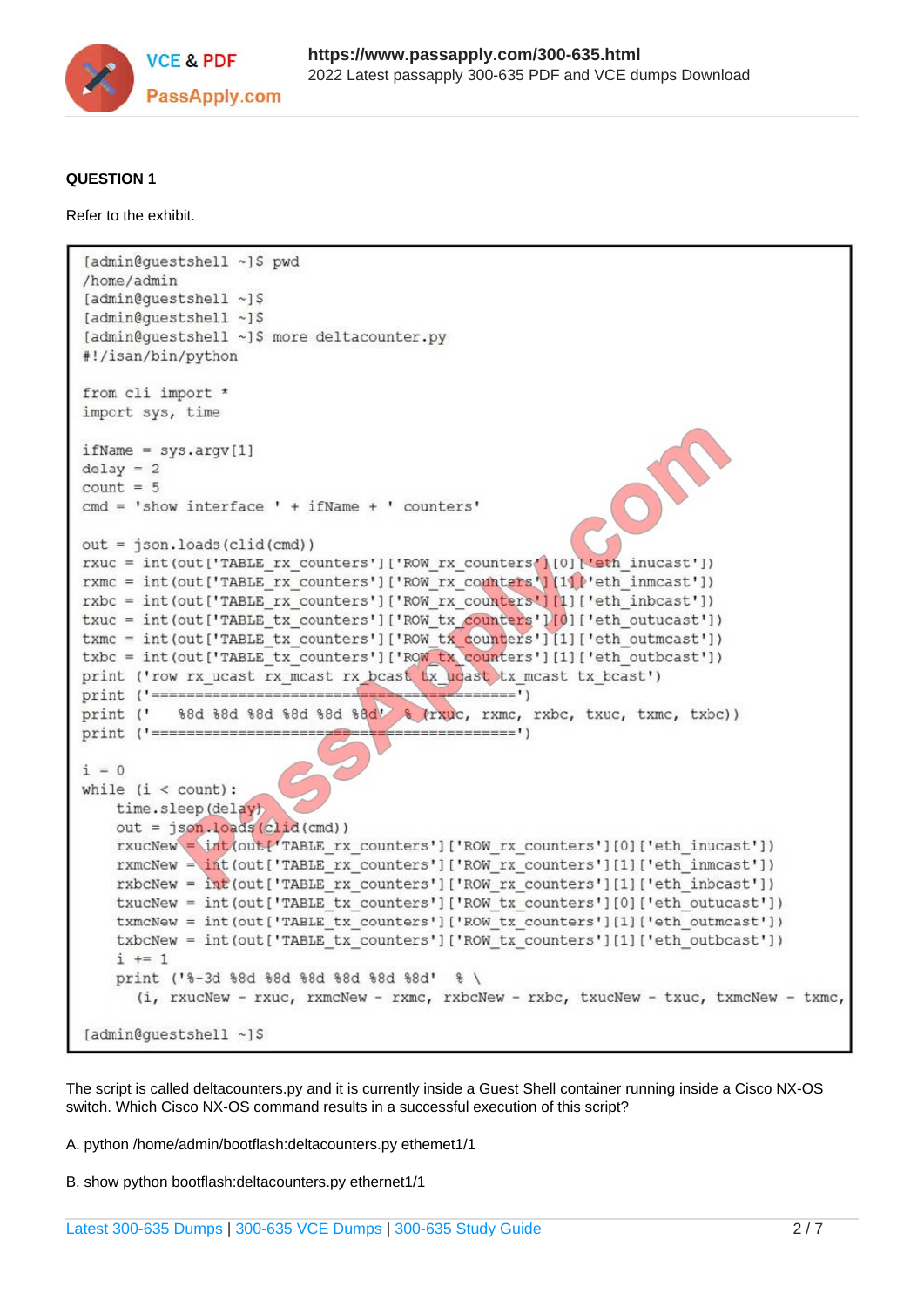

- C. guestshell run python /home/admin/deltacounter.py ethernet1/1
- D. guestshell execute python /home/admin/deltacounter.py ethernet1/1

Correct Answer: C

Reference: https://www.cisco.com/c/en/us/td/docs/iosxml/ios/prog/configuration/166/b\_166\_programmability\_cg/guest\_shell.html

#### **QUESTION 2**

Which two network protocols does Cisco NX-OS iPXE support? (Choose two.)

A. IPv6

- B. SFTP
- C. SSH
- D. IPv4
- E. UNFS

Correct Answer: AD

Reference: https://www.cisco.com/c/en/us/td/docs/switches/datacenter/nexus9000/sw/93x/progammability/guide/b-cisco -nexus-9000-series-nx-os-programmability-guide-93x/b-cisco-nexus-9000-series-nx-os-programmabilityguide93x\_chapter\_01001.html

#### **QUESTION 3**

Which Kubernetes container network interface provides intent-based networking from the same pane of glass that VMs and bare-metal servers are managed?

A. ACI CNI plug-in

- B. Contiv CNI plug-in
- C. Ingress CNI plug-in
- D. Calico CNI plug-in
- Correct Answer: D

Reference: https://docs.projectcalico.org/reference/faq

#### **QUESTION 4**

#### DRAG DROP

Drag and drop the items to complete the request to retrieve the current firmware of Cisco UCS devices from the Cisco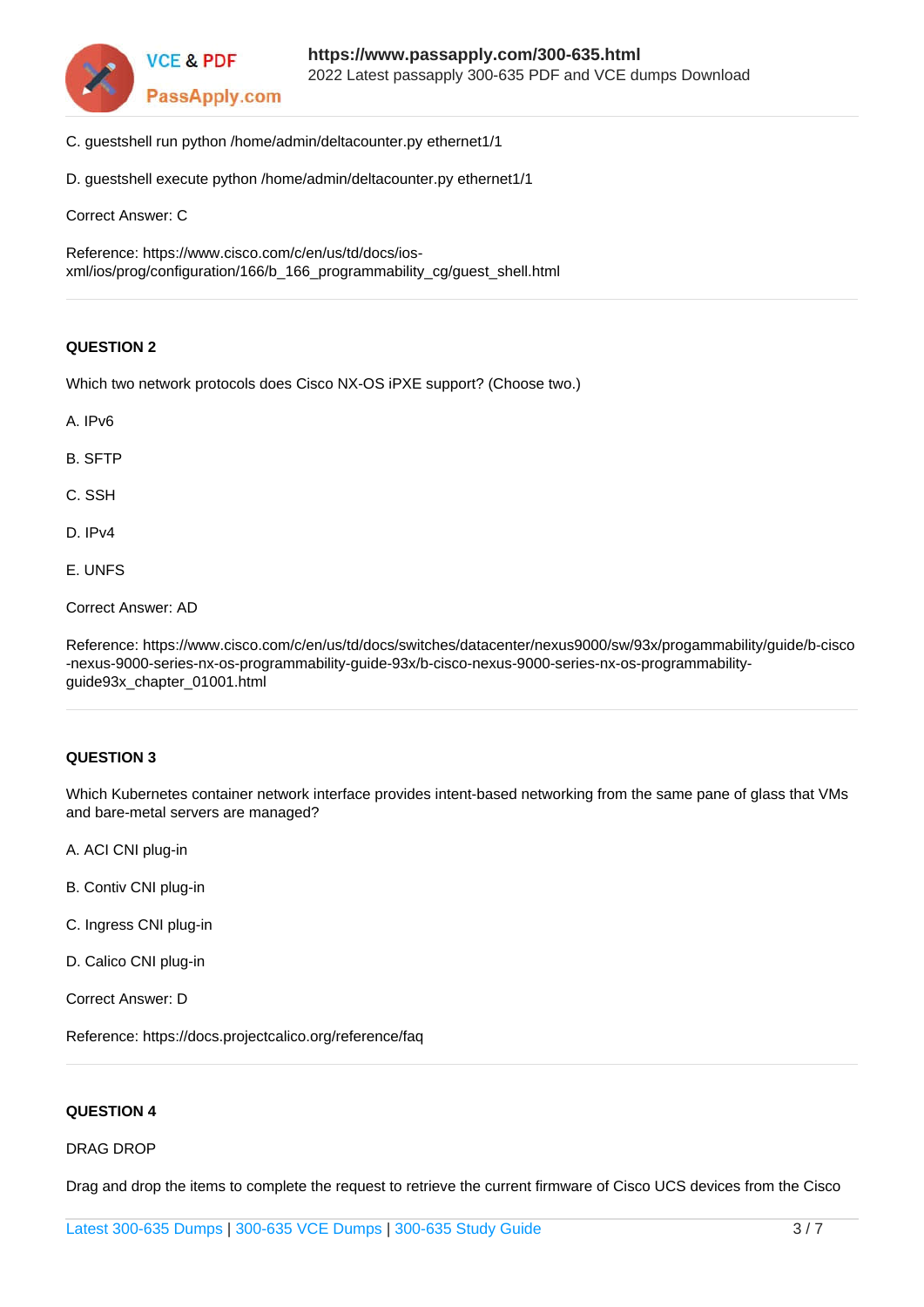

Intersight API. Not all items are used.

#### Select and Place:



Correct Answer:



Reference: https://developer.cisco.com/codeexchange/github/repo/CiscoUcs/intersight-python/

### **QUESTION 5**

Refer to the exhibit.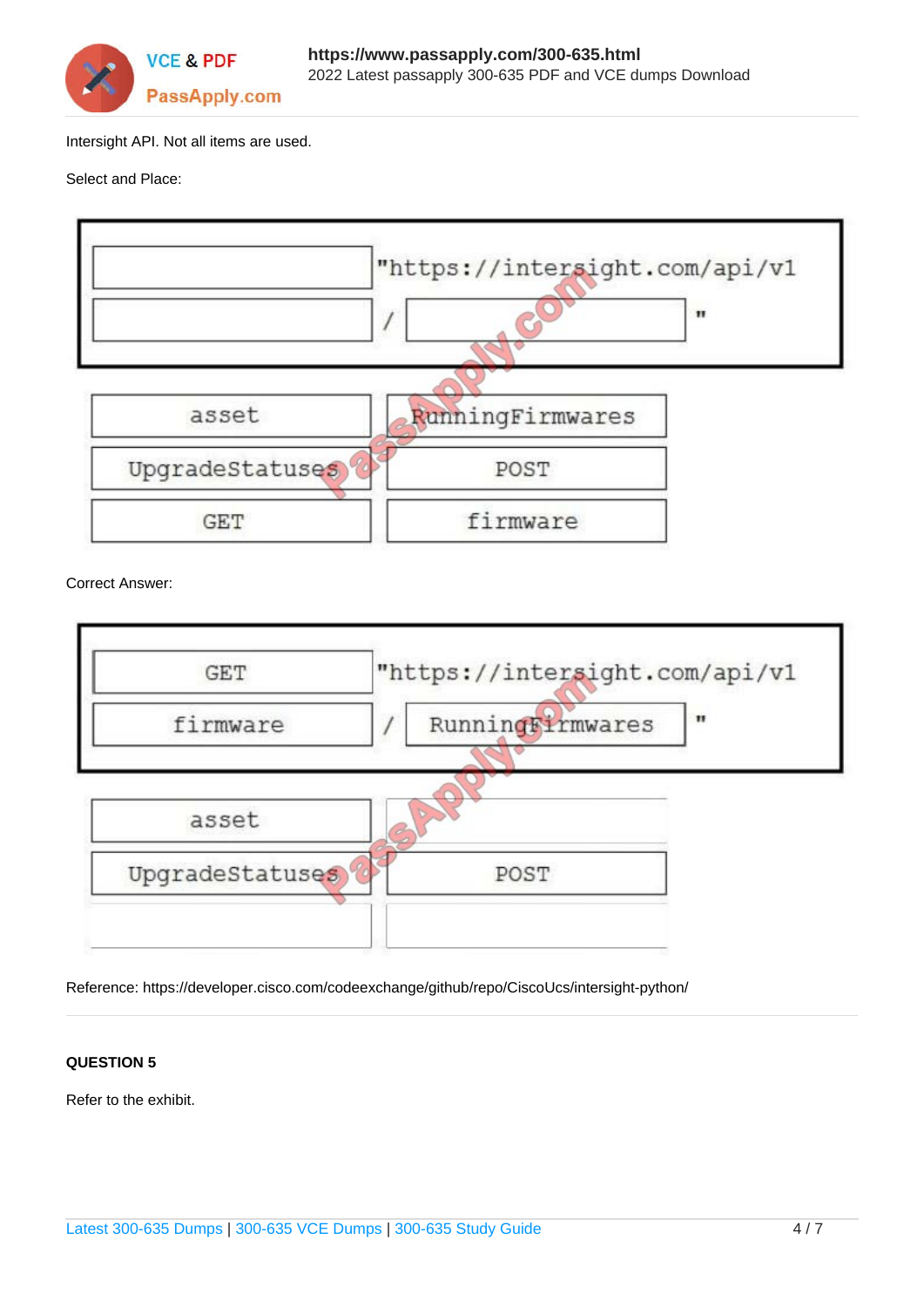



Refer to the exhibit above and click on the resource tabs in the top left corner to view resources to help with this question. An engineer is creating a Python script to update the firmware on a specific Cisco UCS rack server that is managed by Cisco Intersight. The script uses the Cisco Intersight REST API. The value of the \\'resource\_path\\' key in the rackunitJson\_body Python dictionary retrieves the server with the AssetTag DMZ-R-L2-ADJM. The AssetTag is assigned to only one server. The value of the \\'Server\\' key must be set in the firm ware Json\_body Python dictionary with a value from the query result. Which two Python statements, a GET request and a dictionary update, are required to complete the code? (Choose two.)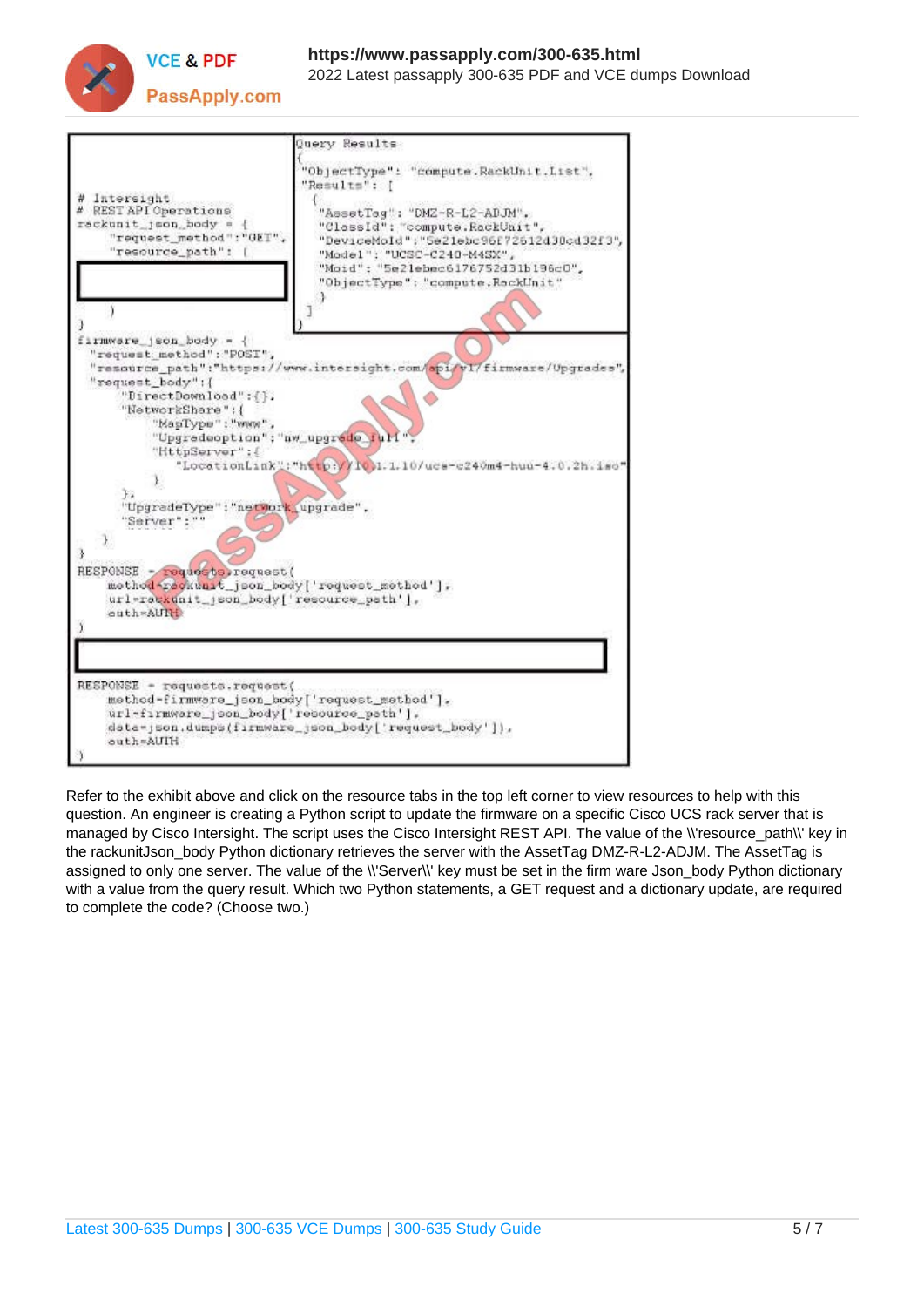



- A. Option A
- B. Option B
- C. Option C
- D. Option D
- E. Option E
- Correct Answer: BD

[Latest 300-635 Dumps](https://www.passapply.com/300-635.html) [300-635 VCE Dumps](https://www.passapply.com/300-635.html) [300-635 Study Guide](https://www.passapply.com/300-635.html)